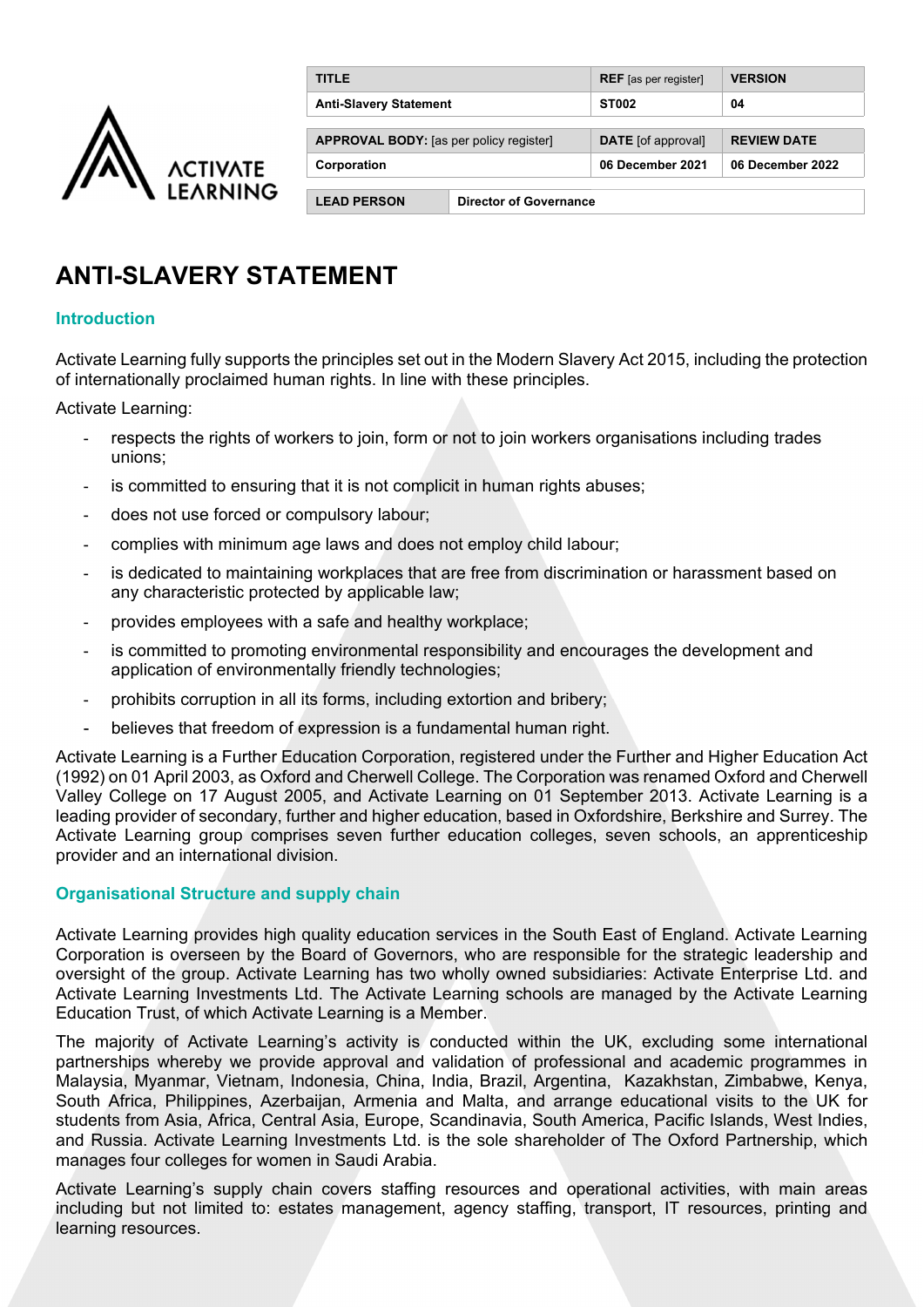## **Relevant Policies**

The following Activate Learning policies detail practices and procedures which reduce the risk of modern slavery in our organisation and supply chains:

- Procurement Strategy / Procurement Guide
- Safer Recruitment Policy
- Corporate Ethics Policy
- Whistleblowing Procedure
- Safeguarding Policy
- Employee Code of Conduct
- Contractor Code of Conduct

## **Anti-Slavery initiatives 2020/21 – progress update**

During the 2020/21 year we committed to a number of initiatives to identify and mitigate the risks of modern slavery occurring in any part of Activate Learning supply chain. We set out to strengthen our due diligence processes to ensure that they are proportionate to any risk areas identified (dependent on the severity of the risk and other relevant factors). These initiatives and processes are subject to on-going assessment and review.

During the year, we successfully embedded modern slavery checks into our new supplier process, and confirmed our compliance with employment rights and welfare requirements through this we undertake regular audits to ensure compliance. We conducted a wider review of our employment agency suppliers and within this, confirmed their compliance with the relevant legislation. We reviewed our Whistleblowing Procedure, Corporate Ethics Policy, staff portal site, and continued to deliver mandatory safeguarding training (including information about modern slavery) online during and proceeding the COVID-19 pandemic lockdown and subsequent restricted periods.

We have updated our tender process and existing supplier risk assessment process, but have not introduced staff training specific to modern slavery, however we have updated our systems to better support these initiatives in the coming year. Due to the COVID-19 pandemic, many of our International partnerships have been put on hold and we have therefore not been able to embed updates to the new partner process. This will be reviewed as the international partnerships are brought back online.

## **Anti-Slavery initiatives 2021/22**

In order to continue to build upon our progress in the 2020/21 year to improve our due diligence processes and identify and mitigate the risks of modern slavery occurring in any part of Activate Learning supply chain, we are committed to the following initiatives during the 2021/22 year.

# **Supplier Due Diligence**

To enable these processes to work effectively, it is essential to engage with our suppliers in order to:

- Communicate our modern slavery statement and strategy to suppliers to ensure that they understand its importance to the organisation, the role they will play in it and our expectation that they will co-operate to achieve its delivery; and
- Work collaboratively with suppliers to determine the level of risk of modern slavery within the supply chain and how these risks can be mitigated.

## **New Suppliers and New Contracts**

During 2021/22, we commit to strengthening our new supplier due diligence by:

Continuing to promote the use of public sector frameworks for the supply of goods and services, as the suppliers have already undergone stringent and detailed due diligence processes to ensure they are not involved in modern slavery or any other illegal activity. We will ensure that public sector